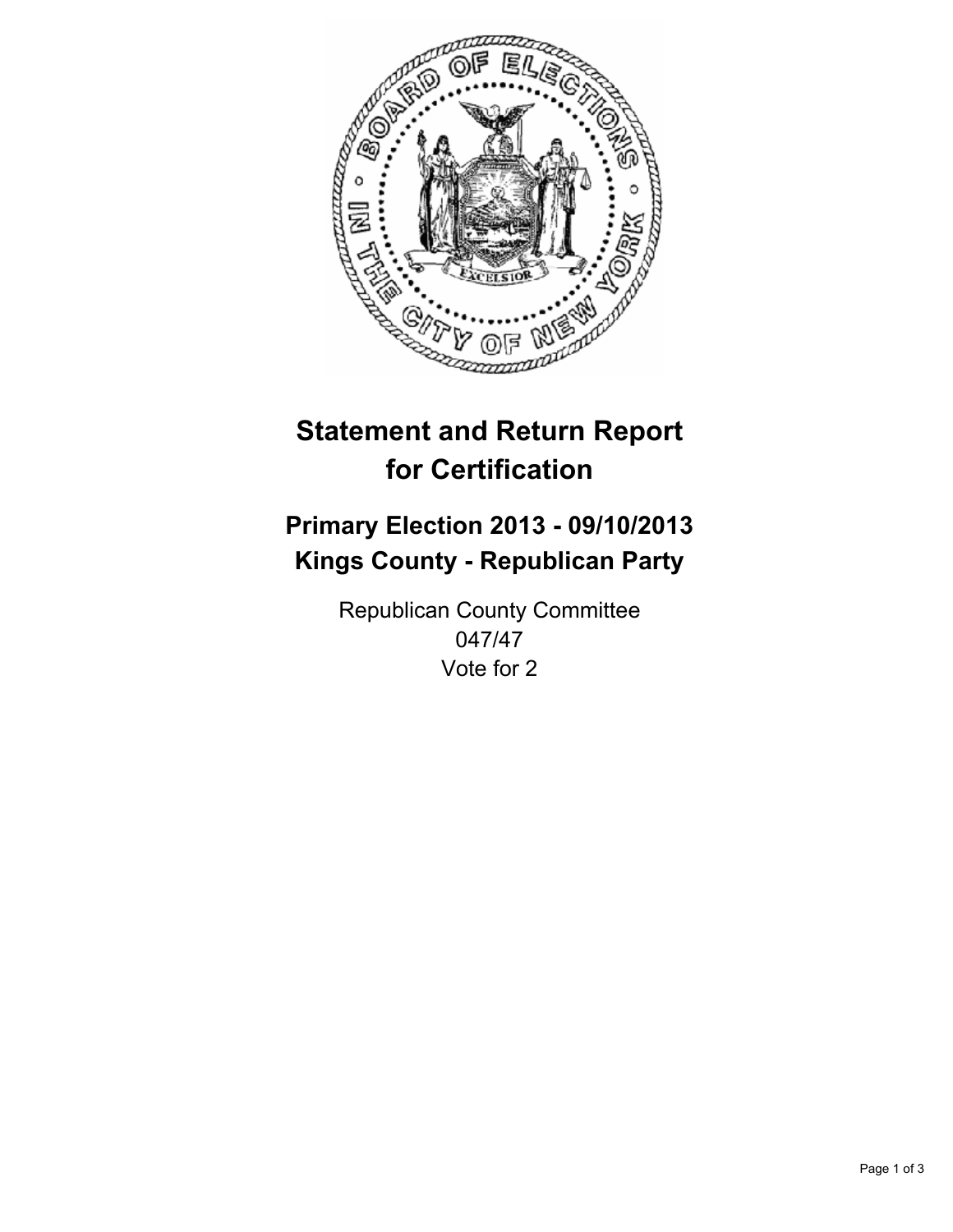

## **Assembly District 47**

| 0  |
|----|
|    |
| 0  |
| 0  |
| 0  |
| 9  |
| 13 |
| 9  |
| 9  |
| 40 |
|    |